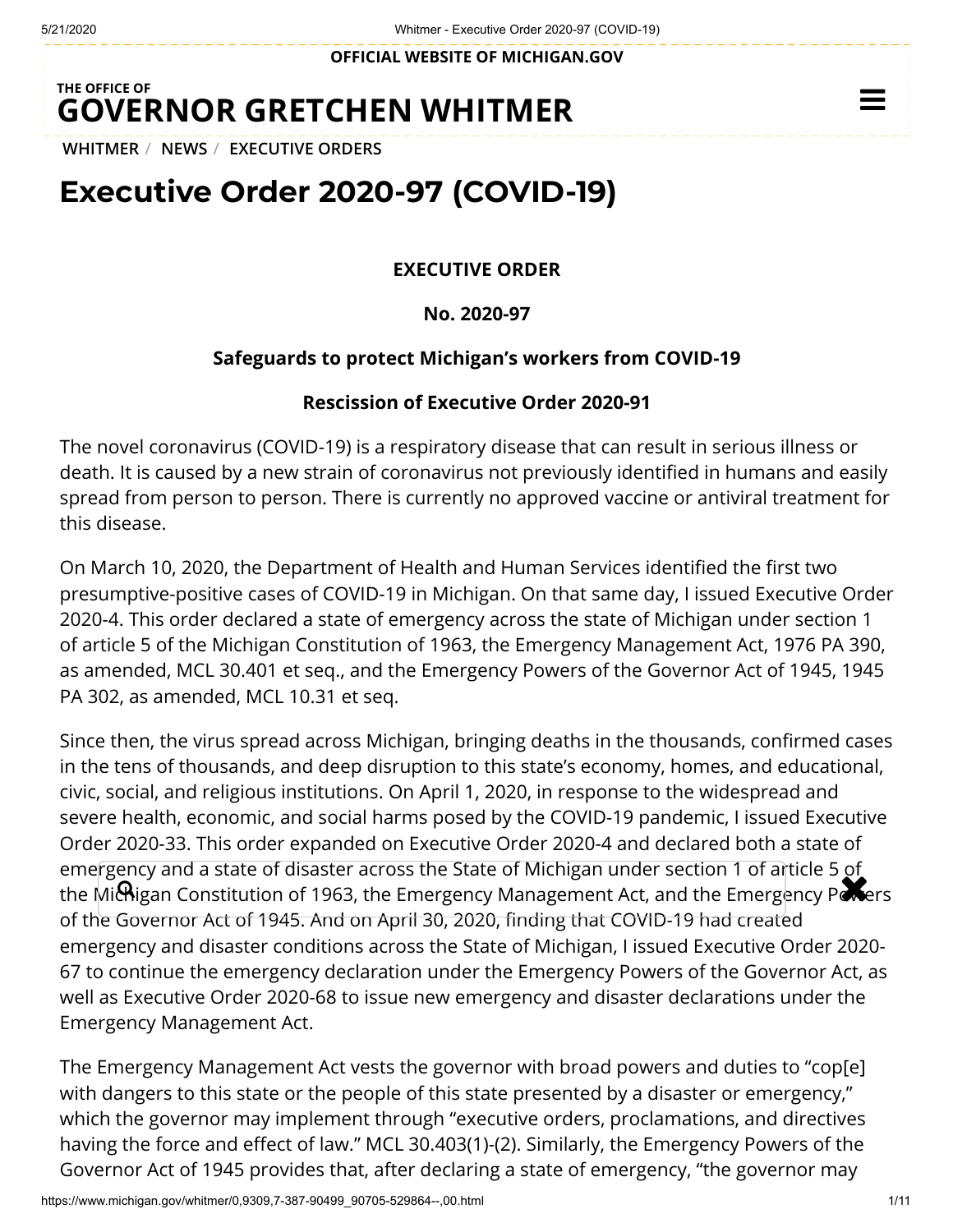promulgate reasonable orders, rules, and regulations as he or she considers necessary to protect life and property or to bring the emergency situation within the affected area under control." MCL 10.31(1).

To suppress the spread of COVID-19, to prevent the state's health care system from being overwhelmed, to allow time for the production of critical test kits, ventilators, and personal protective equipment, to establish the public health infrastructure necessary to contain the spread of infection, and to avoid needless deaths, it is reasonable and necessary to direct residents to remain at home or in their place of residence to the maximum extent feasible. To that end, on March 23, 2020, I issued Executive Order 2020-21, ordering all people in Michigan to stay home and stay safe. In Executive Orders 2020-42, 2020-59, 2020-70, 2020-77, and 2020- 92, I extended that initial order, modifying its scope as needed and appropriate to match the ever-changing circumstances presented by this pandemic.

The measures put in place by these executive orders have been effective: the number of new confirmed cases each day has started to drop. Although the virus remains aggressive and persistent—on May 20, 2020, Michigan reported 53,009 confirmed cases and 5,060 deaths—the strain on our health care system has begun to relent, even as our testing capacity has increased. We have now begun the process of gradually resuming in-person work and activities that were temporarily suspended under my prior orders. In so doing, however, we must move with care, patience, and vigilance, recognizing the grave harm that this virus continues to inflict on our state and how quickly our progress in suppressing it can be undone.

In particular, businesses must do their part to protect their employees, their patrons, and their communities. Many businesses have already done so by implementing robust safeguards to prevent viral transmission. But we can and must do more: no one should feel unsafe at work. With Executive Order 2020-91, I created an enforceable set of workplace standards that apply to all businesses across the state. I am now amending those standards to include new provisions governing outpatient health-care facilities.

Acting under the Michigan Constitution of 1963 and Michigan law, I order the following:

- I. All businesses or operations that are permitted to require their employees to leave the homes or residences for work under Executive Order 2020-92, and any order that follows<br>it, must, at a minimum:  $it$ <sup>M</sup> must, at a minimum:
	- a. Develop a COVID-19 preparedness and response plan, consistent with recommendations in Guidance on Preparing Workplaces for COVID-19, developed by the Occupational Health and Safety Administration and available **[here](https://www.osha.gov/Publications/OSHA3990.pdf)**. By June 1, 2020, or within two weeks of resuming in-person activities, whichever is later, a business's or operation's plan must be made readily available to employees, labor unions, and customers, whether via website, internal network, or by hard copy
	- b. Designate one or more worksite supervisors to implement, monitor, and report on the COVID-19 control strategies developed under subsection (a). The supervisor must remain on-site at all times when employees are present on site. An on-site employee may be designated to perform the supervisory role.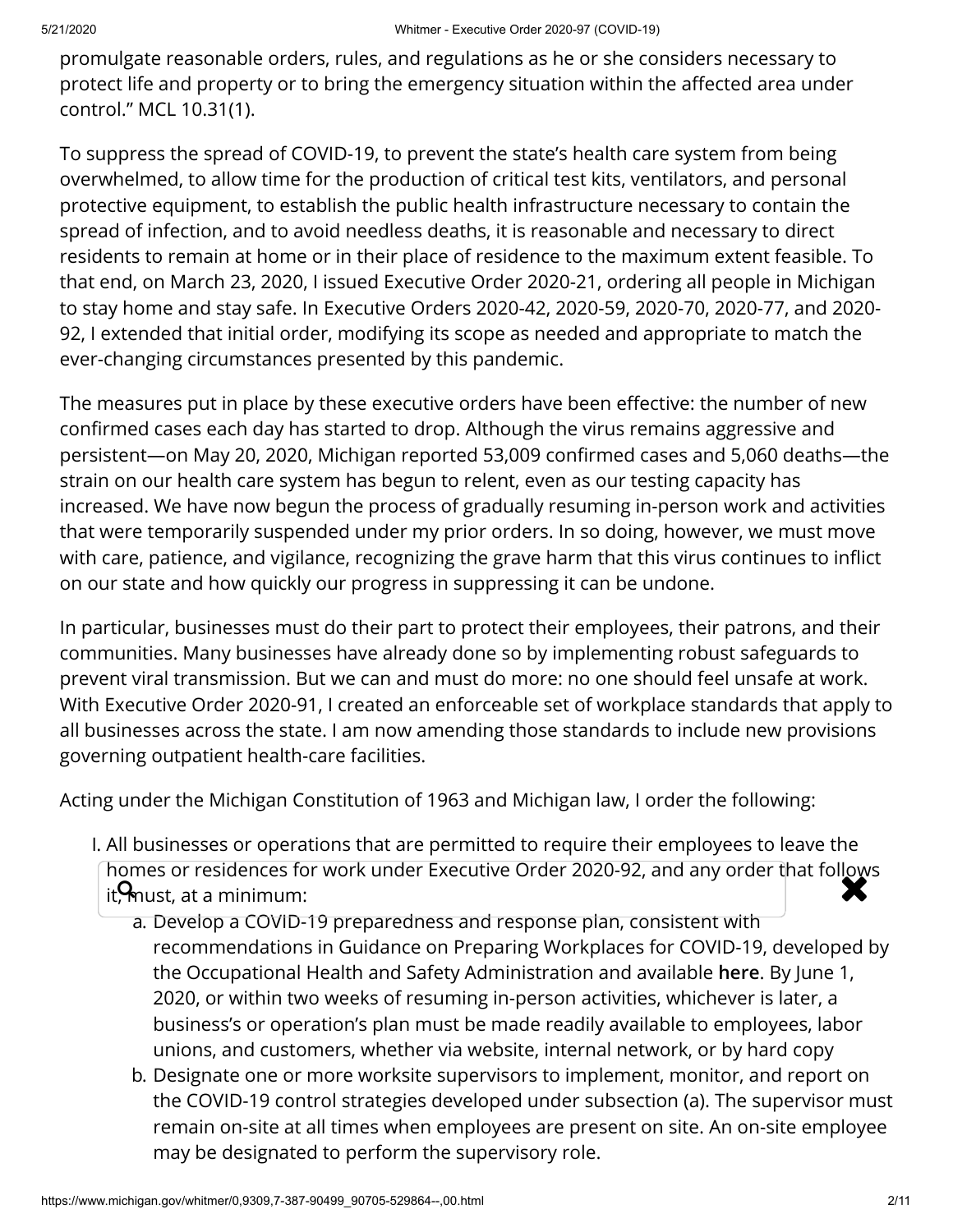- c. Provide COVID-19 training to employees that covers, at a minimum:
	- 1. Workplace infection-control practices
	- 2. The proper use of personal protective equipment.
	- 3. Steps the employee must take to notify the business or operation of any symptoms of COVID-19 or a suspected or confirmed diagnosis of COVID-19. 4. How to report unsafe working conditions.
- d. Conduct a daily entry self-screening protocol for all employees or contractors entering the workplace, including, at a minimum, a questionnaire covering symptoms and suspected or confirmed exposure to people with possible COVID-19.
- e. Keep everyone on the worksite premises at least six feet from one another to the maximum extent possible, including through the use of ground markings, signs, and physical barriers, as appropriate to the worksite.
- f. Provide non-medical grade face coverings to their employees, with supplies of N95 masks and surgical masks reserved, for now, for health care professionals, first responders (e.g., police officers, fire fighters, paramedics), and other critical workers.
- g. Require face coverings to be worn when employees cannot consistently maintain six feet of separation from other individuals in the workplace, and consider face shields when employees cannot consistently maintain three feet of separation from other individuals in the workplace.
- h. Increase facility cleaning and disinfection to limit exposure to COVID-19, especially on high-touch surfaces (e.g., door handles), paying special attention to parts, products, and shared equipment (e.g., tools, machinery, vehicles).
- i. Adopt protocols to clean and disinfect the facility in the event of a positive COVID-19 case in the workplace.
- j. Make cleaning supplies available to employees upon entry and at the worksite and provide time for employees to wash hands frequently or to use hand sanitizer.
- k. When an employee is identified with a confirmed case of COVID-19, within 24 hours, notify both:
	- 1. The local public health department, and
	- 2. Any co-workers, contractors, or suppliers who may have come into contact with the person with a confirmed case of COVID-19.
- I. An employer will allow employees with a confirmed or suspected case of COVID-19 to
- $\alpha$  return to the workplace only after they are no longer infectious according to the  $\blacktriangleright$ latest guidelines from the Centers for Disease Control and Prevention ("CDC").
- m. Follow Executive Order 2020-36, and any executive orders that follow it, that prohibit discharging, disciplining, or otherwise retaliating against employees who stay home or who leave work when they are at particular risk of infecting others with COVID-19.
- n. Establish a response plan for dealing with a confirmed infection in the workplace, including protocols for sending employees home and for temporary closures of all or part of the worksite to allow for deep cleaning.
- o. Restrict business-related travel for employees to essential travel only.
- p. Encourage employees to use personal protective equipment and hand sanitizer on public transportation.
- q. Promote remote work to the fullest extent possible.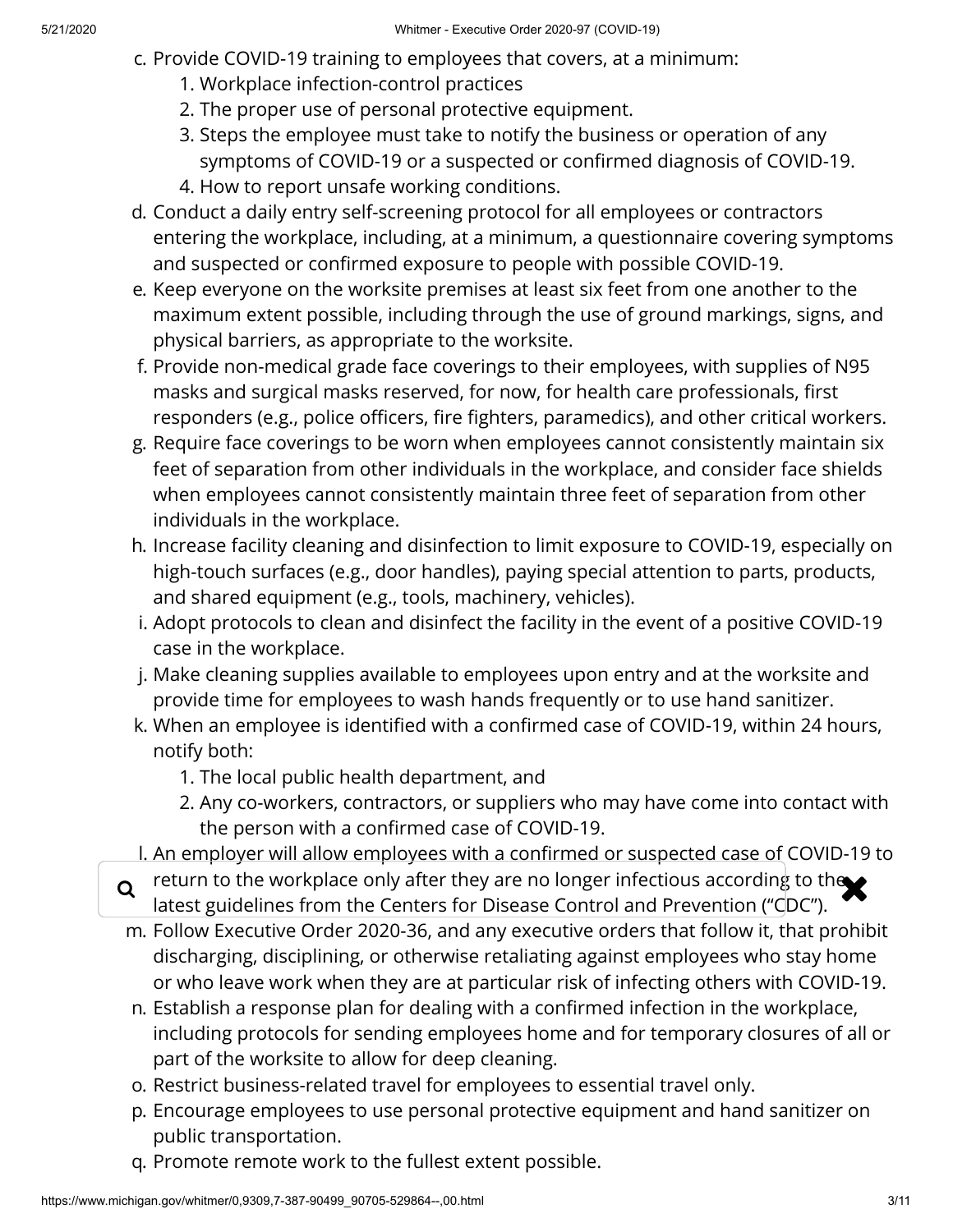- r. Adopt any additional infection-control measures that are reasonable in light of the work performed at the worksite and the rate of infection in the surrounding community.
- II. Businesses or operations whose work is primarily and traditionally performed outdoors must:
	- a. Prohibit gatherings of any size in which people cannot maintain six feet of distance from one another.
	- b. Limit in-person interaction with clients and patrons to the maximum extent possible, and bar any such interaction in which people cannot maintain six feet of distance from one another.
	- b. Provide and require the use of personal protective equipment such as gloves, goggles, face shields, and face coverings, as appropriate for the activity being performed.
	- b. Adopt protocols to limit the sharing of tools and equipment to the maximum extent possible and to ensure frequent and thorough cleaning and disinfection of tools, equipment, and frequently touched surfaces.
- III. Businesses or operations in the construction industry must:
	- 1. Conduct a daily entry screening protocol for employees, contractors, suppliers, and any other individuals entering a worksite, including a questionnaire covering symptoms and suspected or confirmed exposure to people with possible COVID-19, together with, if possible, a temperature screening.
	- 2. Create dedicated entry point(s) at every worksite, if possible, for daily screening as provided in sub-provision (b) of this section, or in the alternative issue stickers or other indicators to employees to show that they received a screening before entering the worksite that day.
	- 3. Provide instructions for the distribution of personal protective equipment and designate on-site locations for soiled face coverings.
	- 4. Require the use of work gloves where appropriate to prevent skin contact with contaminated surfaces.
	- 5. Identify choke points and high-risk areas where employees must stand near one another (such as hallways, hoists and elevators, break areas, water stations, and buses) and control their access and use (including through physical barriers) so that
	- social distancing is maintained.
	- $\alpha$  social distancing is maintained.<br>6. Ensure there are sufficient hand-washing or hand-sanitizing stations at the worksite to enable easy access by employees.
		- 7. Notify contractors (if a subcontractor) or owners (if a contractor) of any confirmed COVID-19 cases among employees at the worksite.
		- 8. Restrict unnecessary movement between project sites.
		- 9. Create protocols for minimizing personal contact upon delivery of materials to the worksite.
- IV. Manufacturing facilities must:
	- a. Conduct a daily entry screening protocol for employees, contractors, suppliers, and any other individuals entering the facility, including a questionnaire covering symptoms and suspected or confirmed exposure to people with possible COVID-19,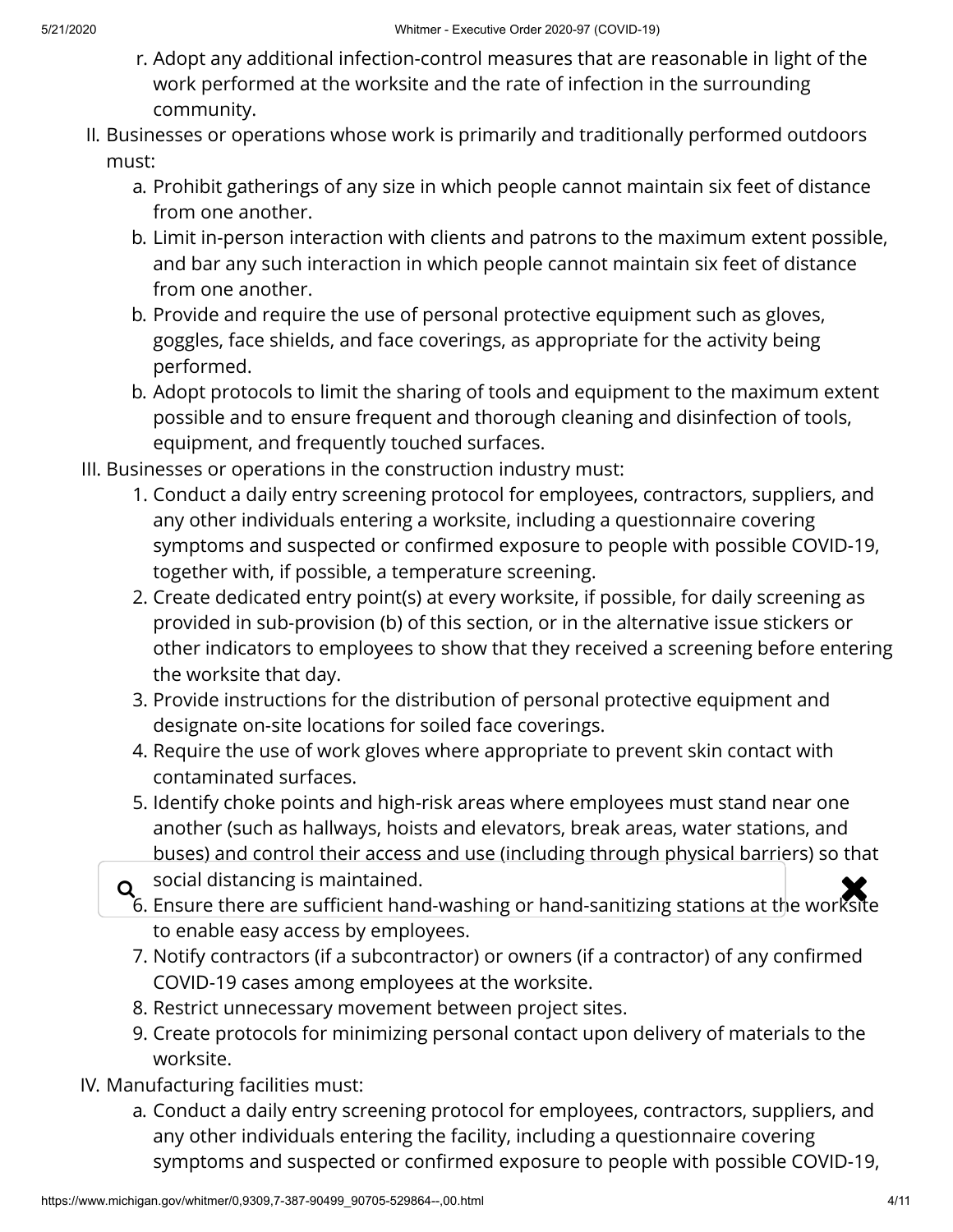together with temperature screening as soon as no-touch thermometers can be obtained.

- b. Create dedicated entry point(s) at every facility for daily screening as provided in subprovision (a) of this section, and ensure physical barriers are in place to prevent anyone from bypassing the screening.
- c. Suspend all non-essential in-person visits, including tours.
- d. Train employees on, at a minimum:
	- 1. Routes by which the virus causing COVID-19 is transmitted from person to person.
	- 2. Distance that the virus can travel in the air, as well as the time it remains viable in the air and on environmental surfaces.
	- 3. The use of personal protective equipment, including the proper steps for putting it on and taking it off.
- e. Reduce congestion in common spaces wherever practicable by, for example, closing salad bars and buffets within cafeterias and kitchens, requiring individuals to sit at least six feet from one another, placing markings on the floor to allow social distancing while standing in line, offering boxed food via delivery or pick-up points, and reducing cash payments.
- f. Implement rotational shift schedules where possible (e.g., increasing the number of shifts, alternating days or weeks) to reduce the number of employees in the facility at the same time.
- g. Stagger meal and break times, as well as start times at each entrance, where possible.
- h. Install temporary physical barriers, where practicable, between work stations and cafeteria tables.
- i. Create protocols for minimizing personal contact upon delivery of materials to the facility.
- j. Adopt protocols to limit the sharing of tools and equipment to the maximum extent possible.
- k. Ensure there are sufficient hand-washing or hand-sanitizing stations at the worksite to enable easy access by employees, and discontinue use of hand dryers.
- I. Notify plant leaders and potentially exposed individuals upon identification of a
- $\alpha$  positive case of COVID-19 in the facility, as well as maintain a central log for  $\alpha$  symptomatic employees or employees who received a positive test for COVID-19 symptomatic employees or employees who received a positive test for COVID-19.
- m. Send potentially exposed individuals home upon identification of a positive case of COVID-19 in the facility.
- n. Require employees to self-report to plant leaders as soon as possible after developing symptoms of COVID-19.
- o. Shut areas of the manufacturing facility for cleaning and disinfection, as necessary, if an employee goes home because he or she is displaying symptoms of COVID-19.
- V. Research laboratories, but not laboratories that perform diagnostic testing, must:
	- a. Assign dedicated entry point(s) and/or times into lab buildings.
	- b. Conduct a daily entry screening protocol for employees, contractors, suppliers, and any other individuals entering a worksite, including a questionnaire covering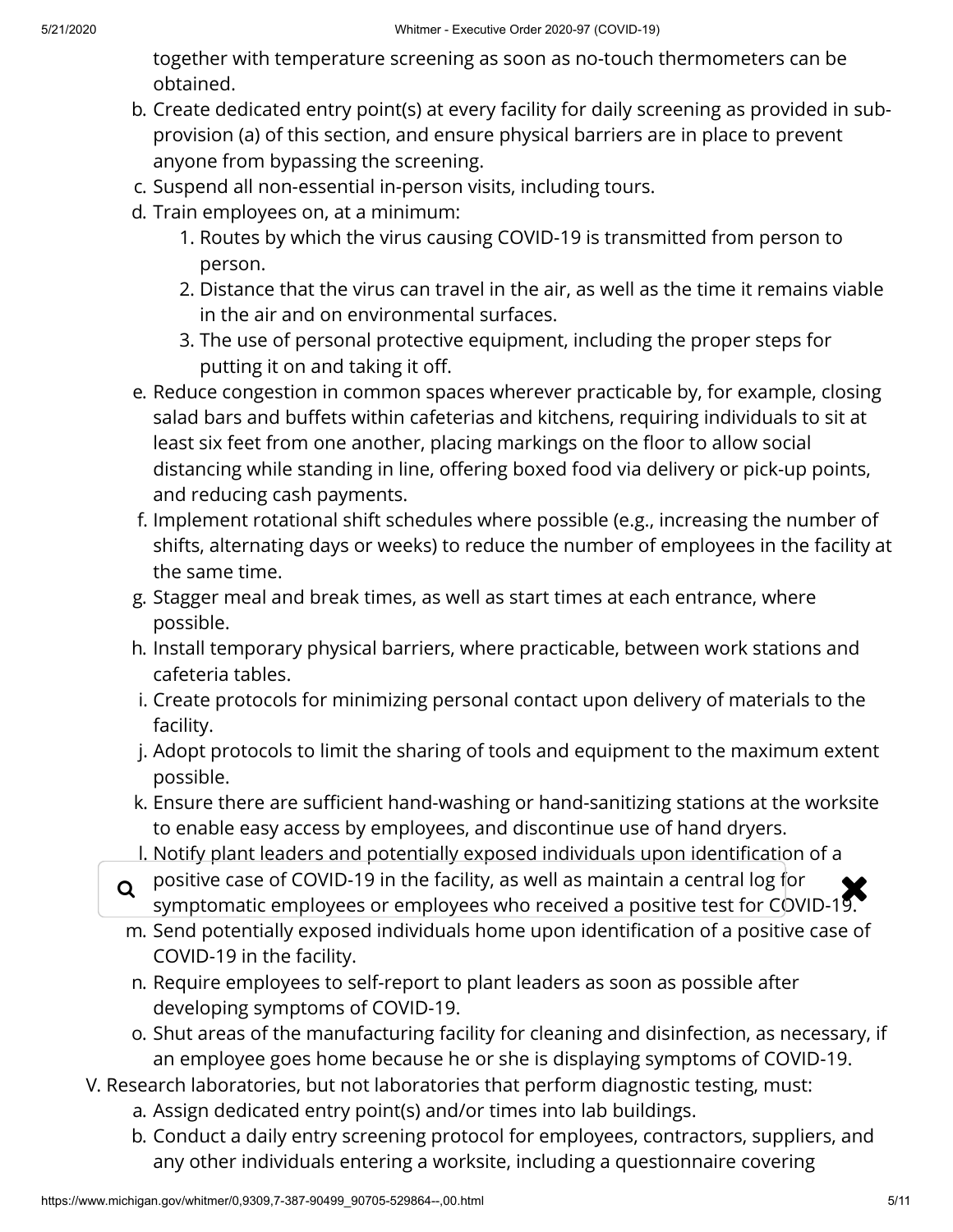symptoms and suspected or confirmed exposure to people with possible COVID-19, together with, if possible, a temperature screening.

- c. Create protocols and/or checklists as necessary to conform to the facility's COVID-19 preparedness and response plan under section 1(a).
- d. Suspend all non-essential in-person visitors (including visiting scholars and undergraduate students) until further notice.
- e. Establish and implement a plan for distributing face coverings.
- f. Limit the number of people per square feet of floor space permitted in a particular laboratory at one time.
- g. Close open workspaces, cafeterias, and conference rooms.
- h. As necessary, use tape on the floor to demarcate socially distanced workspaces and to create one-way traffic flow.
- i. Require all office and dry lab work to be conducted remotely.
- j. Minimize the use of shared lab equipment and shared lab tools and create protocols for disinfecting lab equipment and lab tools.
- k. Provide disinfecting supplies and require employees to wipe down their work stations at least twice daily.
- l. Implement an audit and compliance procedure to ensure that cleaning criteria are followed.
- m. Establish a clear reporting process for any symptomatic individual or any individual with a confirmed case of COVID-19, including the notification of lab leaders and the maintenance of a central log.
- n. Clean and disinfect the work site when an employee is sent home with symptoms or with a confirmed case of COVID-19.
- o. Send any potentially exposed co-workers home if there is a positive case in the facility.
- p. Restrict all non-essential work travel, including in-person conference events.
- VI. Retail stores that are open for in-store sales must:
	- a. Create communications material for customers (e.g., signs or pamphlets) to inform them of changes to store practices and to explain the precautions the store is taking to prevent infection.
	- b. Establish lines to regulate entry in accordance with subsection (c) of this section, with
	- $\alpha$  markings for patrons to enable them to stand at least six feet apart from one  $\alpha$ another while waiting. Stores should also explore alternatives to lines, induding  $\overline{\mathbf{b}}$ allowing customers to wait in their cars for a text message or phone call, to enable social distancing and to accommodate seniors and those with disabilities.
		- c. Adhere to the following restrictions:
			- 1. For stores of less than 50,000 square feet of customer floor space, must limit the number of people in the store (including employees) to 25% of the total occupancy limits established by the State Fire Marshal or a local fire marshal. Stores of more than 50,000 square feet must:
				- A. Limit the number of customers in the store at one time (excluding employees) to 4 people per 1,000 square feet of customer floor space.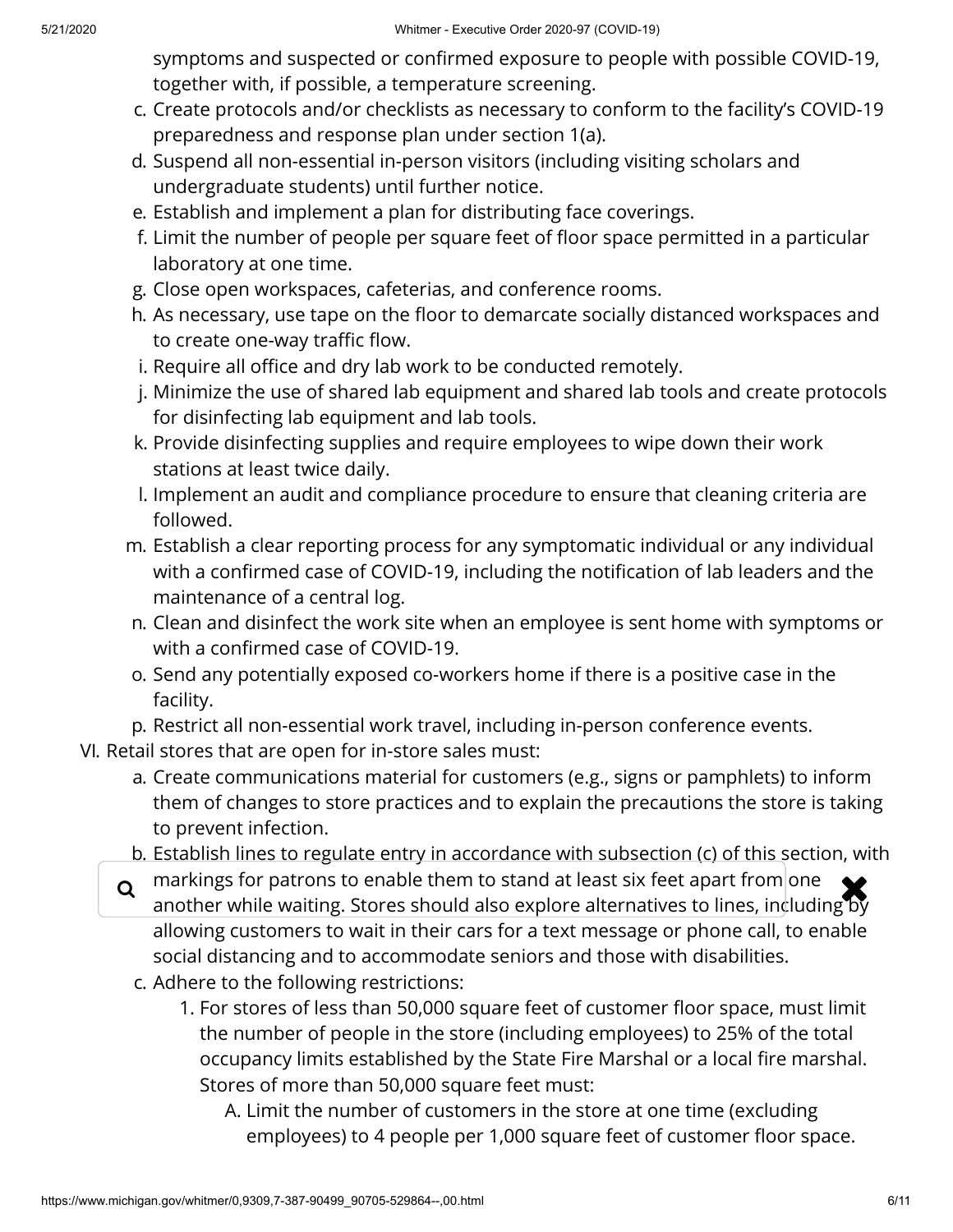- B. Create at least two hours per week of dedicated shopping time for vulnerable populations, which for purposes of this order are people over 60, pregnant women, and those with chronic conditions like heart disease, diabetes, and lung disease.
- 2. The director of the Department of Health and Human Services is authorized to issue an emergency order varying the capacity limits described in this subsection as necessary to protect the public health.
- d. Post signs at store entrance(s) instructing customers of their legal obligation to wear a face covering when inside the store.
- e. Post signs at store entrance(s) informing customers not to enter if they are or have recently been sick.
- f. Design spaces and store activities in a manner that encourages employees and customers to maintain six feet of distance from one another.
- g. Install physical barriers at checkout or other service points that require interaction, including plexiglass barriers, tape markers, or tables, as appropriate.
- h. Establish an enhanced cleaning and sanitizing protocol for high-touch areas like restrooms, credit-card machines, keypads, counters, shopping carts, and other surfaces.
- i. Train employees on:
	- 1. Appropriate cleaning procedures, including training for cashiers on cleaning between customers.
	- 2. How to manage symptomatic customers upon entry or in the store.
- j. Notify employees if the employer learns that an individual (including a customer or supplier) with a confirmed case of COVID-19 has visited the store.
- k. Limit staffing to the minimum number necessary to operate.

### VII. Offices must:

- a. Assign dedicated entry point(s) for all employees to reduce congestion at the main entrance.
- b. Provide visual indicators of appropriate spacing for employees outside the building in case of congestion.
- c. Take steps to reduce entry congestion and to ensure the effectiveness of screening (e.g., by staggering start times, adopting a rotational schedule in only half of
- 
- $\alpha$  employees are in the office at a particular time).<br>A Bequire face coverings in shared spaces, including during in-person meetings and i d. Require face coverings in shared spaces, including during in-person meetings and in restrooms and hallways.
	- e. Increase distancing between employees by spreading out workspaces, staggering workspace usage, restricting non-essential common space (e.g., cafeterias), providing visual cues to guide movement and activity (e.g., restricting elevator capacity with markings, locking conference rooms).
	- f. Turn off water fountains.
	- g. Prohibit social gatherings and meetings that do not allow for social distancing or that create unnecessary movement through the office.
	- h. Provide disinfecting supplies and require employees wipe down their work stations at least twice daily.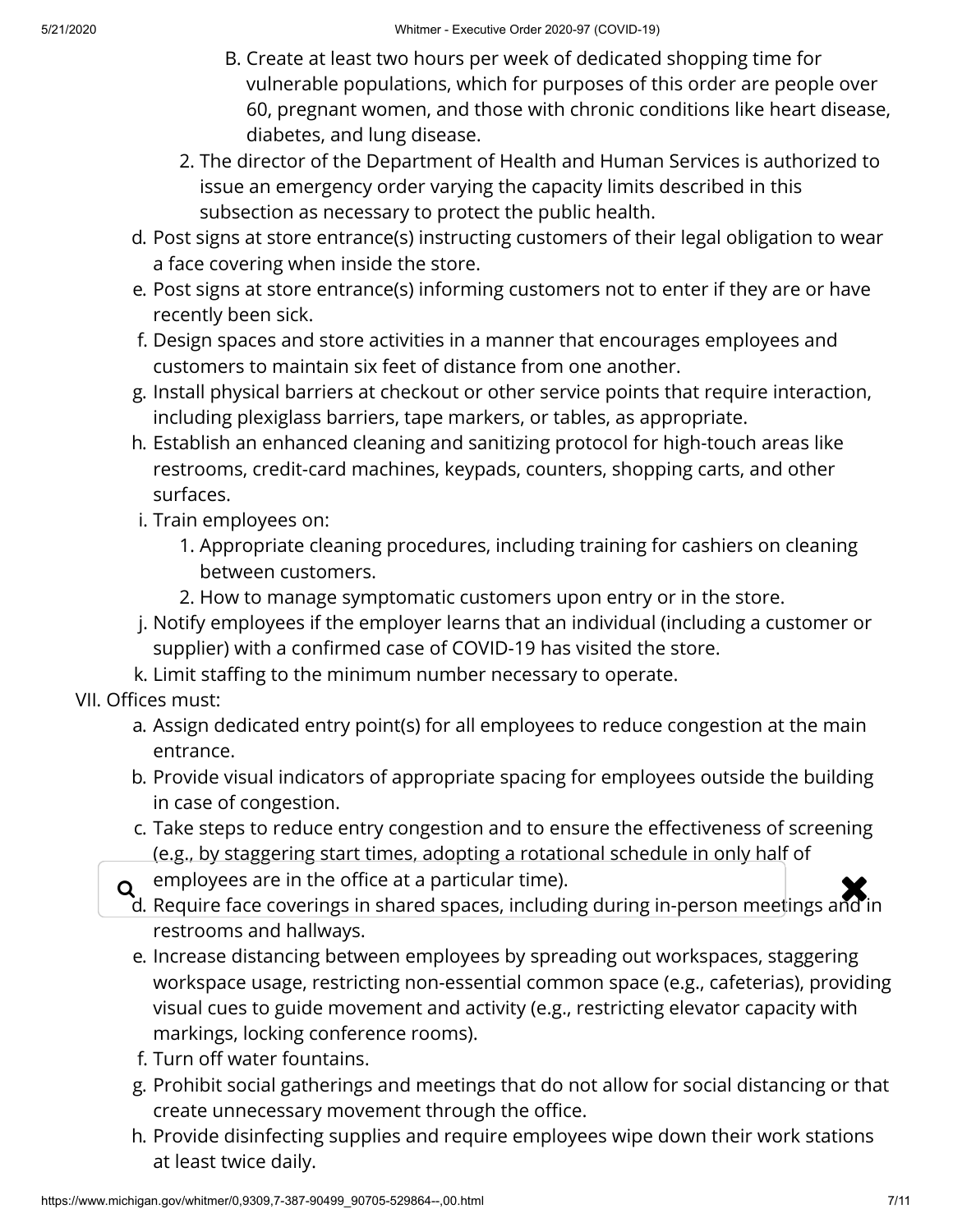- i. Post signs about the importance of personal hygiene.
- j. Disinfect high-touch surfaces in offices (e.g., whiteboard markers, restrooms, handles) and minimize shared items when possible (e.g., pens, remotes, whiteboards).
- k. Institute cleaning and communications protocols when employees are sent home with symptoms.
- l. Notify employees if the employer learns that an individual (including a customer, supplier, or visitor) with a confirmed case of COVID-19 has visited the office.
- m. Suspend all nonessential visitors.
- n. Restrict all non-essential travel, including in-person conference events.
- VIII. Restaurants and bars must:
	- a. Limit capacity to 50% of normal seating.
	- b. Require six feet of separation between parties or groups at different tables or bar tops (e.g., spread tables out, use every other table, remove or put up chairs or barstools that are not in use).
	- c. Create communications material for customers (e.g., signs, pamphlets) to inform them of changes to restaurant or bar practices and to explain the precautions that are being taken to prevent infection.
	- d. Close waiting areas and ask customers to wait in cars for a call when their table is ready.
	- e. Close self-serve food or drink options, such as buffets, salad bars, and drink stations.
	- f. Provide physical guides, such as tape on floors or sidewalks and signage on walls to ensure that customers remain at least six feet apart in any lines.
	- g. Post sign(s) at store entrance(s) informing customers not to enter if they are or have recently been sick.
	- h. Post sign(s) instructing customers to wear face coverings until they get to their table.
	- i. Require hosts and servers to wear face coverings in the dining area.
	- j. Require employees to wear face coverings and gloves in the kitchen area when handling food, consistent with guidelines from the Food and Drug Administration ("FDA").
	- k. Limit shared items for customers (e.g., condiments, menus) and clean high-contact areas after each customer (e.g., tables, chairs, menus, payment tools, condiments).
	- l. Train employees on:
	- $\mathsf q$  l. Train employees on:<br>1. Appropriate use of personal protective equipment in conjunction with food safety guidelines.
		- 2. Food safety health protocols (e.g., cleaning between customers, especially shared condiments).
		- 3. How to manage symptomatic customers upon entry or in the restaurant.
	- m. Notify employees if the employer learns that an individual (including an employee, customer, or supplier) with a confirmed case of COVID-19 has visited the store.
	- n. Close restaurant immediately if an employee shows multiple symptoms of COVID-19 (fever, atypical shortness of breath, atypical cough) and perform a deep clean, consistent with guidance from the FDA and the CDC. Such cleaning may occur overnight.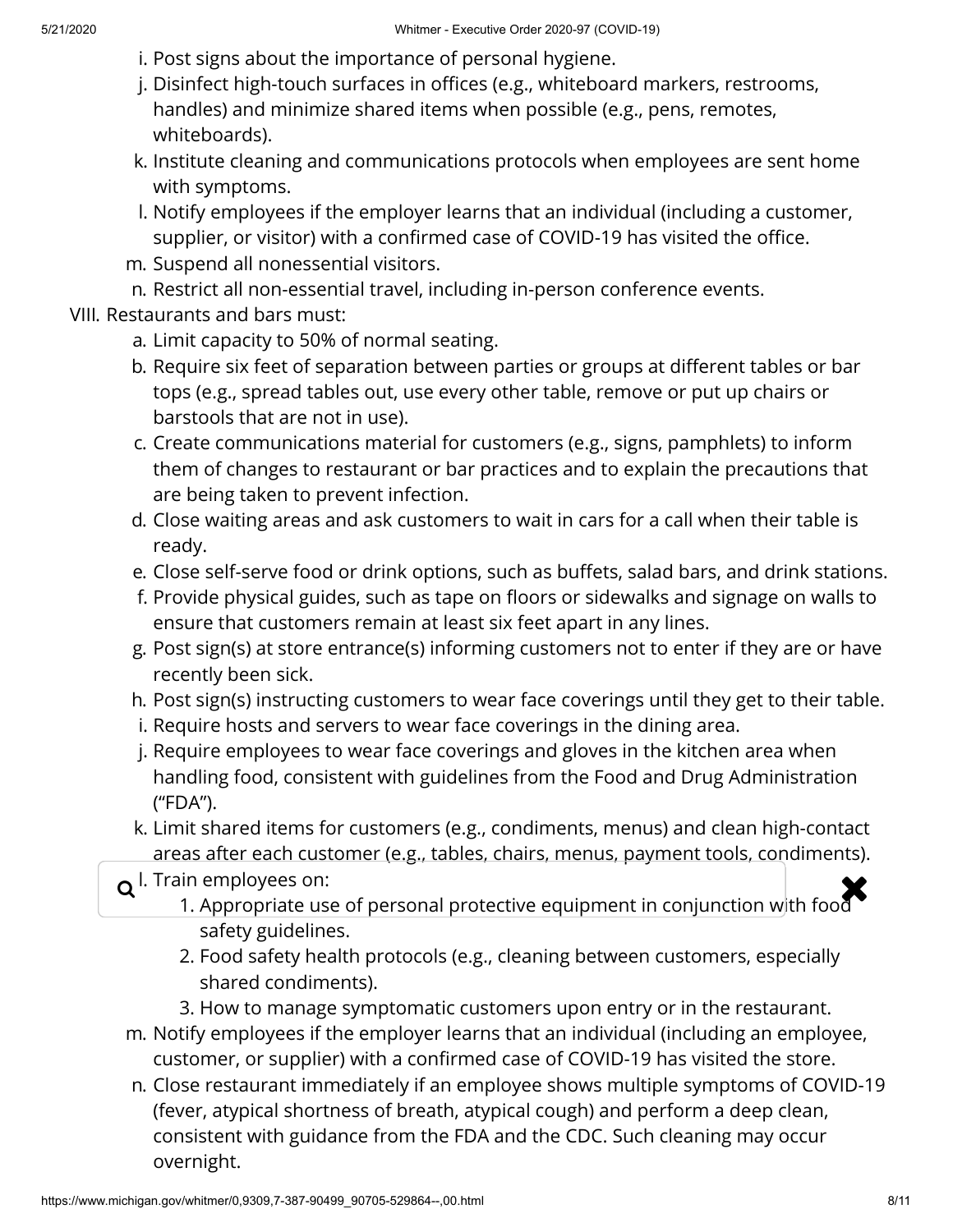- o. Install physical barriers, such as sneeze guards and partitions at cash registers, bars, host stands, and other areas where maintaining physical distance of six feet is difficult.
- p. To the maximum extent possible, limit the number of employees in shared spaces, including kitchens, break rooms, and offices, to maintain at least a six-foot distance between employees.
- IX. Outpatient health-care facilities, including clinics, primary care physician offices, or dental offices, and also including veterinary clinics, must:
	- a. Post signs at entrance(s) instructing patients to wear a face covering when inside.
	- b. Limit waiting-area occupancy to the number of individuals who can be present while staying six feet away from one another and ask patients, if possible, to wait in cars for their appointment to be called.
	- c. Mark waiting rooms to enable six feet of social distancing (e.g., by placing X's on the ground and/or removing seats in the waiting room).
	- d. Enable contactless sign-in (e.g., sign in on phone app) as soon as practicable.
	- e. Add special hours for highly vulnerable patients, including the elderly and those with chronic conditions.
	- f. Conduct a common screening protocol for all patients, including a temperature check and questions about COVID-19 symptoms.
	- g. Place hand sanitizer and face coverings at patient entrance(s).
	- h. Require employees to make proper use of personal protective equipment in accordance with guidance from the CDC and the U.S. Occupational Health and Safety Administration.
	- i. Require patients to wear a face covering when in the facility, except as necessary for identification or to facilitate an examination or procedure.
	- j. Install physical barriers at sign-in, temperature screening, or other service points that normally require personal interaction (e.g., plexiglass, cardboard, tables).
	- k. Employ telehealth and telemedicine to the greatest extent possible.
	- l. Limit the number of appointments to maintain social distancing and allow adequate time between appointments for cleaning.
	- m. Employ specialized procedures for patients with high temperatures or respiratory symptoms (e.g., special entrances, having them wait in their car) to avoid exposing
	- other patients in the waiting room.
	- $\alpha$  other patients in the waiting room.<br>In. Deep clean examination rooms after patients with respiratory symptoms and clean rooms between all patients.
		- o. Establish procedures for building disinfection in accordance with CDC guidance if it is suspected that an employee or patient has COVID-19 or if there is a confirmed case.
- X. Employers must maintain a record of the requirements set forth in Sections 1(c), (d), and (k).
- XI. The rules described in sections 1 through 10 have the force and effect of regulations adopted by the departments and agencies with responsibility for overseeing compliance with workplace health-and-safety standards and are fully enforceable by such agencies. Any challenge to penalties imposed by a department or agency for violating any of the rules described in sections 1 through 10 of this order will proceed through the same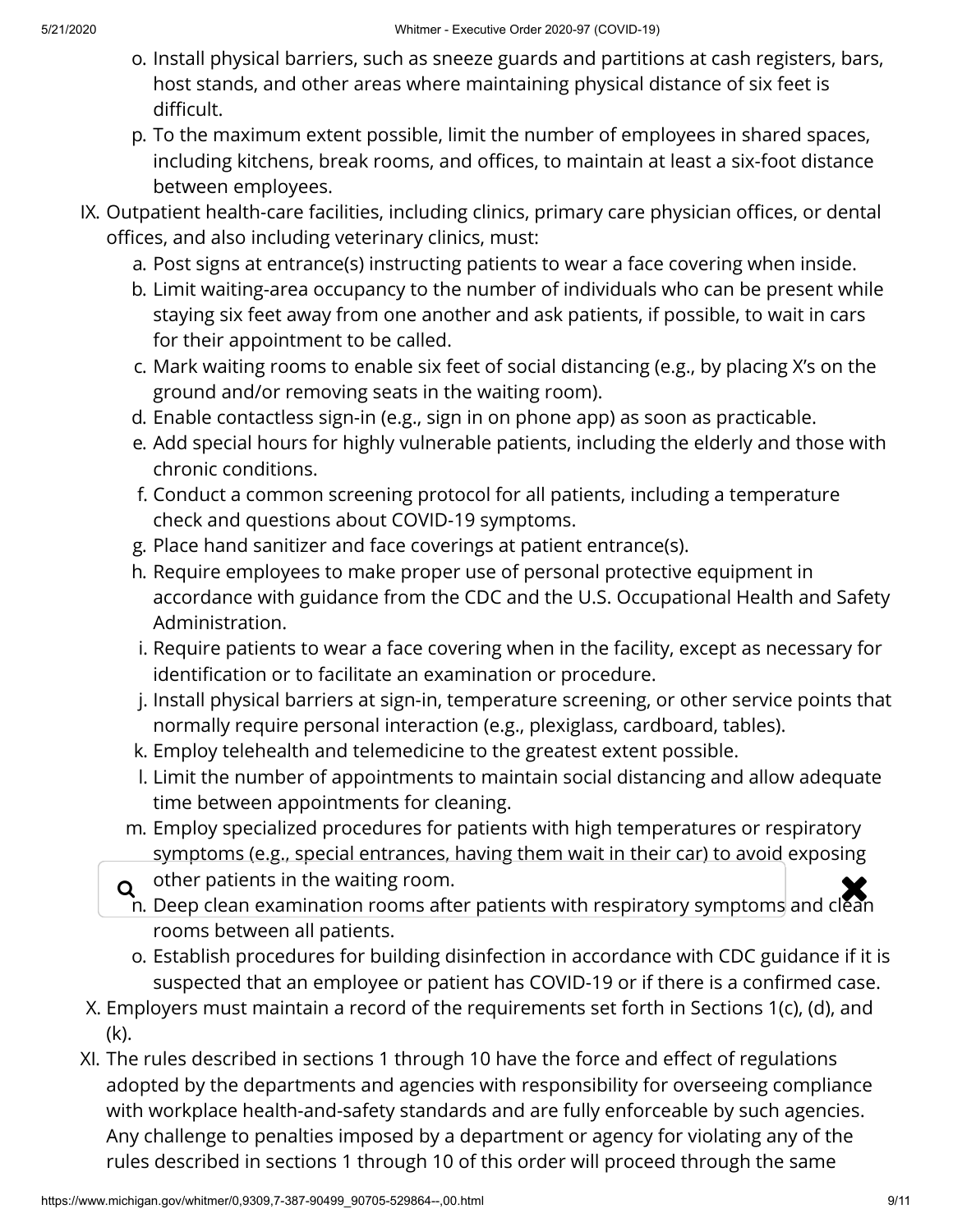administrative review process as any challenge to a penalty imposed by the department or agency for a violation of its rules.

- XII. Any business or operation that violates the rules in sections 1 through 10 has failed to provide a place of employment that is free from recognized hazards that are causing, or are likely to cause, death or serious physical harm to an employee, within the meaning of the Michigan Occupational Safety and Health Act, MCL 408.1011.
- XIII. Nothing in this order shall be taken to limit or affect any rights or remedies otherwise available under law.

Given under my hand and the Great Seal of the State of Michigan.

GRETCHEN WHITMER **GOVERNOR** 

Date: May 21, 2020

Time: 9:49 am

## **RELATED CONTENT**

**[Executive Order 2020-96 \(COVID-19\)](https://www.michigan.gov/whitmer/0,9309,7-387-90499_90705-529860--,00.html)**

**[Executive Order 2020-95 \(COVID-19\)](https://www.michigan.gov/whitmer/0,9309,7-387-90499_90705-529855--,00.html)**

**[Executive Order 2020-93 \(COVID-19\)](https://www.michigan.gov/whitmer/0,9309,7-387-90499_90705-529730--,00.html)**

**[Executive Order 2020-94 - Declaration of State of Emergency](https://www.michigan.gov/whitmer/0,9309,7-387-90499_90705-529649--,00.html)**

**[Executive Order 2020-85 \(COVID-19\)](https://www.michigan.gov/whitmer/0,9309,7-387-90499_90705-529459--,00.html)**

**[Executive Order 2020-88 \(COVID-19\)](https://www.michigan.gov/whitmer/0,9309,7-387-90499_90705-529456--,00.html)**

**[Executive Order 2020-92 \(COVID-19\) - Rescinded](https://www.michigan.gov/whitmer/0,9309,7-387-90499_90705-529476--,00.html)**

dive Order 2020-91 (COVID-19) - Rescritued<br>Q<br>utius Order 2020 96 (COVID-19) **[Executive Order 2020-91 \(COVID-19\) - Rescinded](https://www.michigan.gov/whitmer/0,9309,7-387-90499_90705-529474--,00.html)**

**[Executive Order 2020-86 \(COVID-19\)](https://www.michigan.gov/whitmer/0,9309,7-387-90499_90705-529458--,00.html)**

**[Executive Order 2020-87 \(COVID-19\)](https://www.michigan.gov/whitmer/0,9309,7-387-90499_90705-529457--,00.html)**

**[Executive Order 2020-89 \(COVID-19\)](https://www.michigan.gov/whitmer/0,9309,7-387-90499_90705-529455--,00.html)**

**[Executive Order 2020-90 \(COVID-19\)](https://www.michigan.gov/whitmer/0,9309,7-387-90499_90705-529454--,00.html)**

**[Executive Order 2020-84 \(COVID-19\) - Rescinded](https://www.michigan.gov/whitmer/0,9309,7-387-90499_90705-529184--,00.html)**

**[Executive Order 2020-81 \(COVID-19\)](https://www.michigan.gov/whitmer/0,9309,7-387-90499_90705-529191--,00.html)**

**[Executive Order 2020-82 \(COVID-19\)](https://www.michigan.gov/whitmer/0,9309,7-387-90499_90705-529190--,00.html)**